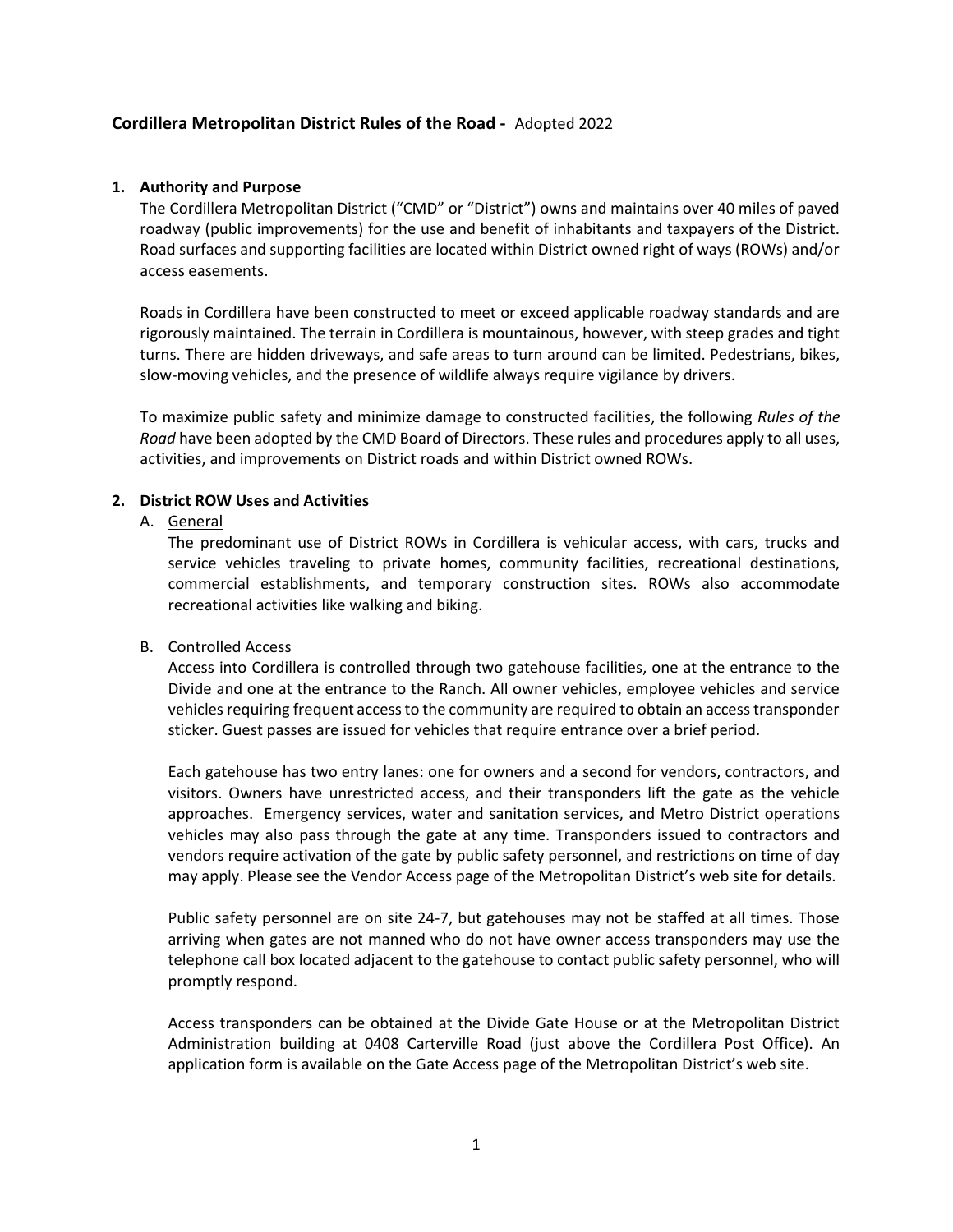## C. Limitations to Vehicular Use

- 1. Motor vehicles operating on Cordillera roads are required to be licensed for highway use. Private off-road vehicles, ATV's, OHVs, side by sides, golf carts, snowmobiles, and other non-licensed recreational vehicles are not allowed to operate within the ROW.
- 2. Non-licensed vehicles involved with golf course and road maintenance are allowed and should travel with traffic. Slower maintenance vehicles should operate as far to the right as possible and should pull far right and stop if three or more cars become stacked behind them.
- 3. Golf carts driven by golfers involved in play are allowed to cross District ROWs perpendicular to the direction of travel at established crossings.
- 4. Metal tracked vehicles are not allowed to operate on paved surfaces in Cordillera ROW's. Rubber mats, tires, wood sheeting, or other measures to protect the road surface may be used but must be approved in advance of deployment by CMD operations personnel.
- 5. The General Manager or Manager of Public Safety may require escort of large, over-width, over-sized, or slow-moving equipment, such as construction vehicles or vehicles that cannot maintain a speed of 25 mph.

# D. Emergency Restrictions

In the event of an emergency, the District General Manager or Manager of Public Safety may impose additional use restrictions on Cordillera roads to assure safety or protect the integrity of road surfaces.

## E. Speed Control and Passing

Speed limits have been established on all roads in Cordillera to keep people and wildlife safe, and speeds are monitored by Public Safety personnel. There are no safe passing areas in Cordillera, and all main roads have been double striped accordingly.

## F. Access by Bikes

Cyclists entering Cordillera are required to obtain a bike entry pass. Bikes are required to ride single file far right with traffic and must obey posted speed limits.

## G. Use by Pedestrians

Pedestrians are encouraged to walk facing traffic within the space defined by the white line and the edge of pavement wherever possible. Pedestrians are further encouraged to wear clothing that is brightly colored and/or contains reflective materials.

## H. Pets

The Cordillera Consolidated Wildlife Protection Plan states that only homeowners and guests of homeowners are allowed to bring dogs into Cordillera. Contractors, subcontractors, visitors, vendors, and service providers are not allowed to bring dogs into Cordillera, even if the dogs will be kept inside vehicles. Dogs must be on a leash at all times in Cordillera ROWs.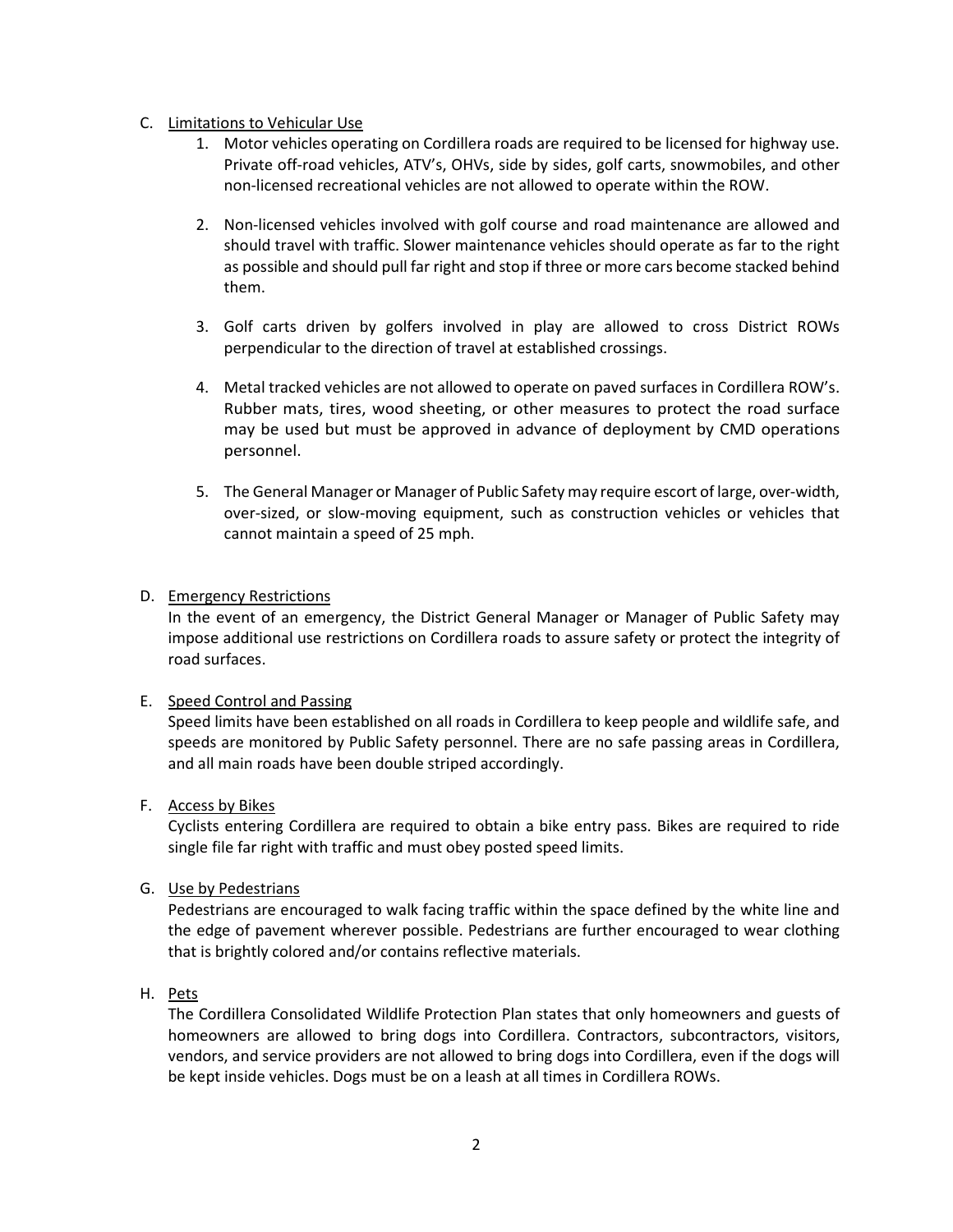## I. Road Blockage

Any activity that might restrict access to, or partially or fully block a District ROW must be approved at least 24 48 hours in advance by the General Manger or the Manager of Public Safety. Construction time frames and plans for traffic control during the time of restriction or blockage must be submitted in writing to the General Manger or the Manager of Public Safety for approval.

# J. Trash Cans and Yard Debris

Trash cans may be placed in the ROW at driveway entrances on the day of trash service. Cans must be removed from the ROW within 12 hours of trash collection. Yard debris may be placed in the ROW for pick up when pick-up is scheduled to occur within 24 hours. Debris should be neatly stacked adjacent to the pavement surface.

## K. Parking

To assure safe passage, emergency access and unobstructed maintenance activities, parking is not allowed on District owned property except as follows:

- 1. Parking for events at private homes must be arranged and approved by Cordillera Public Safety at least 48 hours prior to the event. Continued passage, emergency access and road maintenance activities will be considered in determining the best plan to accommodate requested parking needs. Parking will be restricted to one side of the road, and no overnight parking is allowed. Cars may not be parked within 15 feet of a fire hydrant and no parking is allowed in cul-de-sacs or within 15 feet of the entrance to a culde-sac. Cones may be set on the road to define parking boundaries.
- 2. Parking in the ROW during construction of new buildings and/or single-family homes must conform to the project's Construction Management Plan approved by the District. Parking will be restricted to one side of the road, and no overnight parking is allowed. Vehicles may not be parked within 15 feet of a fire hydrant or in a cul-de-sac, or within 15 feet of the entrance to a cul-de-sac. During winter months the general contractor for the project will be required to work with District operations personnel to coordinate snow plowing requirements in proximity to the construction site.

## 3. District ROW Improvements

Public improvements within Cordillera ROWs include but are not limited to road surfacing and underlayment, drainage features and culverts, curbs, guard rails, access control gates, flower beds, signs, streetlights, fire hydrants, below ground utility lines and vaults, and above ground utility boxes.

# A. Drainage

Ditches and culverts within District ROWs are essential elements of Cordillera's overall drainage management system and may not be blocked or altered in any way. Disturbances necessary for access or utility improvements must restore grades and cross section profiles to their original condition, and all disturbed soils must be successfully stabilized and/or revegetated.

Culverts installed under private driveways in the ROW are maintained by the District. The District inspects and cleans culverts, and will work with the homeowner in those instances when maintenance requires temporary closure of the driveway.

# B. Signs

Directional signs, street signs and monuments to identify neighborhoods and assist in wayfinding have been installed by the District throughout the community. Temporary public information,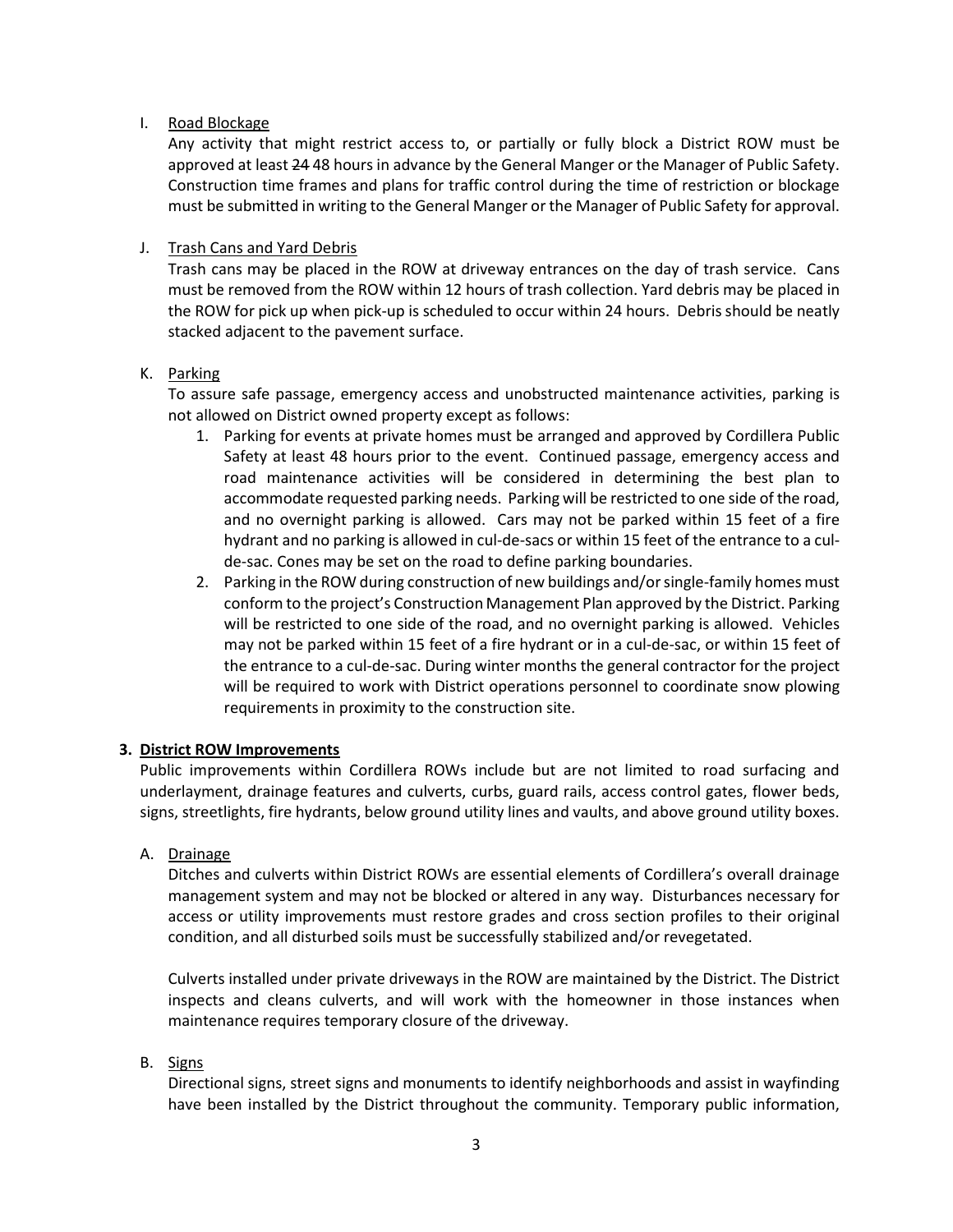safety, and/or advisory signs may also be placed by the District at access gate entrances. No other temporary signs, flyer boxes, balloons or paraphernalia drawing attention to a site or an event are allowed on Metro District properties.

# C. Lighting

The District maintains streetlights and monument lights to improve nighttime safety and assist in wayfinding throughout the community. Holiday lights may also be placed by the District on District-owned trees and buildings. Other lighting allowed in the ROW is limited to that necessary to illuminate driveway address markers, as approved by the District and the Cordillera DRB. Down lighting of address signs is strongly encouraged to assure prompt emergency response in the winter when snow might cover ground mounted light fixtures. Down lighting also protects the quality of the dark night sky.

## D. Encroachments

An Encroachment Agreement between the property owner and the District must be entered into if private improvements (such as driveway entrances, address markers, landscaping, and irrigation systems), are desired to be constructed in the ROW. An Encroachment Agreement establishes terms and conditions regarding the placement of private improvements on District property. Encroachment Agreements are entered into on a case-by-case basis and are recorded with the Eagle County Clerk and Recorder. Encroachment Agreements run with the.

Private improvements constructed in the ROW pursuant to an Encroachment Agreement are the responsibility of the property owner, and the owner assumes all risk in the event of damage by routine road maintenance operations.

#### E. Construction Impacts

Impact fees must be paid prior to the onset of construction in accordance with the 2022 Cordillera Road Impact Fee Worksheet attached to this document as Exhibit  $A^1$ .

During construction, contractors and sub-contractors are responsible for keeping Cordillera roads clear of materials, rubbish, mud, gravel, and other debris resulting from construction activities. Material tracked onto the road surface from driveways or parking areas must be removed at the end of each construction day. Damage to road surfaces, drainage facilities, landscaping, and other streetscape improvements must be repaired and stabilized by the contractor immediately upon notice unless otherwise directed by District operations staff.

## F. Construction in the Right of Way Permit

A Construction in the Right of Way Permit is required prior to any construction that will impact road surfaces, topography, drainage facilities or improvements within a District ROW. This includes but is not limited to asphalt cuts, driveway construction, culvert installation, the extension of utility services, road boring, or the installation, repair, or miscellaneous work performed on utility services in or under the road.

<sup>&</sup>lt;sup>1</sup> The Schedule of Road Impact Fees is designed to off-set the impact to Cordillera roads from heavy trucks associated with the construction of new single-family homes A per mile impact cost based on axel weight of the truck has been established, allowing an "impact fee" to be calculated based on the distance the loaded truck will travel between an entry gate and the construction site, or between the construction site and the gate.